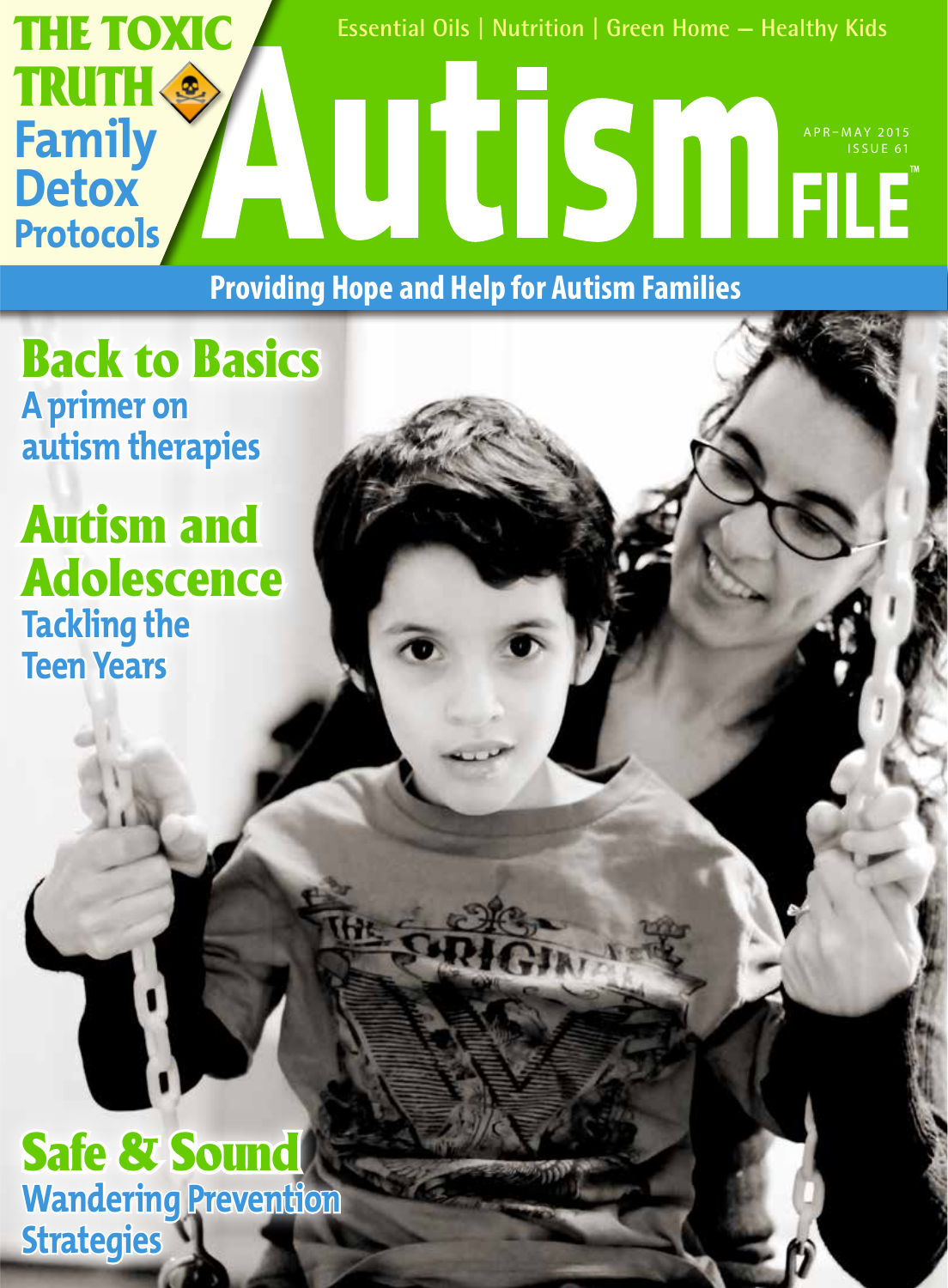# **Time for a Reboot!**



*Spring cleaning is a great way to free your mind from the burden of clutter—but be prepared to handle uncovering more than you bargained for...*

## **BY DEIRDRE IMUS**

Spring cleaning is cliché, but some-<br>times clichés exist for a reason.<br>In this case, it just makes good<br>sense: as the seasons turn (finally!) and times clichés exist for a reason. In this case, it just makes good we bid winter a long overdue farewell, it's time to purge your house/apartment/ office/playroom/garage/basement of all that stuff you don't use anymore. And in the process, free your mind and body from the burden of clutter and dirt. Sounds simple enough, right?

 It's good to reboot every so often, and nothing makes us feel quite so accomplished as throwing stuff out, donating it to charity, passing it along to friends, selling it to the highest online bidder—whichever suits your fancy.

You'll rediscover space you never knew existed before—and probably lots of other things, too.

## **HIDDEN HEALTH HAZARDS**

Hidden behind, under, or within our cherished trash are mold, dust, dirt, bugs, or any combination thereof. One of the unfortunate consequences of cleaning up is discovering some unwelcome visitors that are not just an eyesore, but also a health hazard.

According to the U.S. Centers for Disease Control and Prevention (CDC), there are four different common household molds. For people with mold sensitivity, it can cause symptoms like

#### DEIRDRE IMUS...



…**National Leader for Children's Health and the Environment** Deirdre Imus, founder of the site devoted to environmental health, www.imusenvironmentalhealth. org, is President and Founder of The Deirdre Imus Environmental Health Center® at Hackensack University Medical Center and Co-Founder/Co-Director of the Imus Cattle Ranch for Kids with Cancer. She is a *New York Times* best-selling author and a frequent contributor to FoxNewsHealth.com, and Fox Business Channel. In her quest to clean up the environment for our kids, Deirdre developed the award-winning

Greening The Cleaning® program and product line, which replaces the hazardous ingredients commonly found in cleaning agents with environmentally-responsible, less toxic ingredients whenever possible. The program and products are used throughout the country in schools, healthcare facilities, and businesses. nasal stuffiness, eye irritation, wheezing, or skin irritations. If you're allergic to mold or have a breathing condition, mold could cause shortness of breath, or even a lung infection.

As for dust, that furry gray stuff hiding under your couch is comprised of a sampling of substances. A 2009 study published in the journal *Environmental Science & Technology* found household dust contains varying amounts of shed bits of human skin, animal fur, decomposing insects, food debris, lint, soil, soot, lead, arsenic, and fibers from furniture and clothing, among other things.

None of us should inhale this toxic combination, but it is particularly dangerous for kids. A different study, also from 2009, found pollutants in house dust may be 100 times more toxic for babies than for adults. Young children exposed to such pollutants are at an increased risk for asthma, lower intelligence, ADHD, and cancer, the research showed.

Dust mites, which feed on the dead human skin cells in dust, are also a major health concern: according to the American Lung Association, dust mites are a major trigger for people with allergies and asthma, and may even cause asthma in some people. Other common household allergens include cockroaches, pollen, and animal hair, fur, or feathers.

## **A SMARTER SPRING CLEANING**

Your parents weren't just trying to ruin a perfectly lazy Saturday when they insisted you clean your room. Mom and Dad were on to something, and now you should be too. But relying on the same cleaning methods as your parents may not necessarily be the best route. Some products contain chemicals that can cause or exacerbate numerous other health problems, and might even be more dangerous than the dirt they're designed to eliminate.

Just because something is popular doesn't mean it is right (maybe your parents also told you that). Some of the best-selling cleaning products on the market are laden with carcinogenic substances like ammonia, artificial